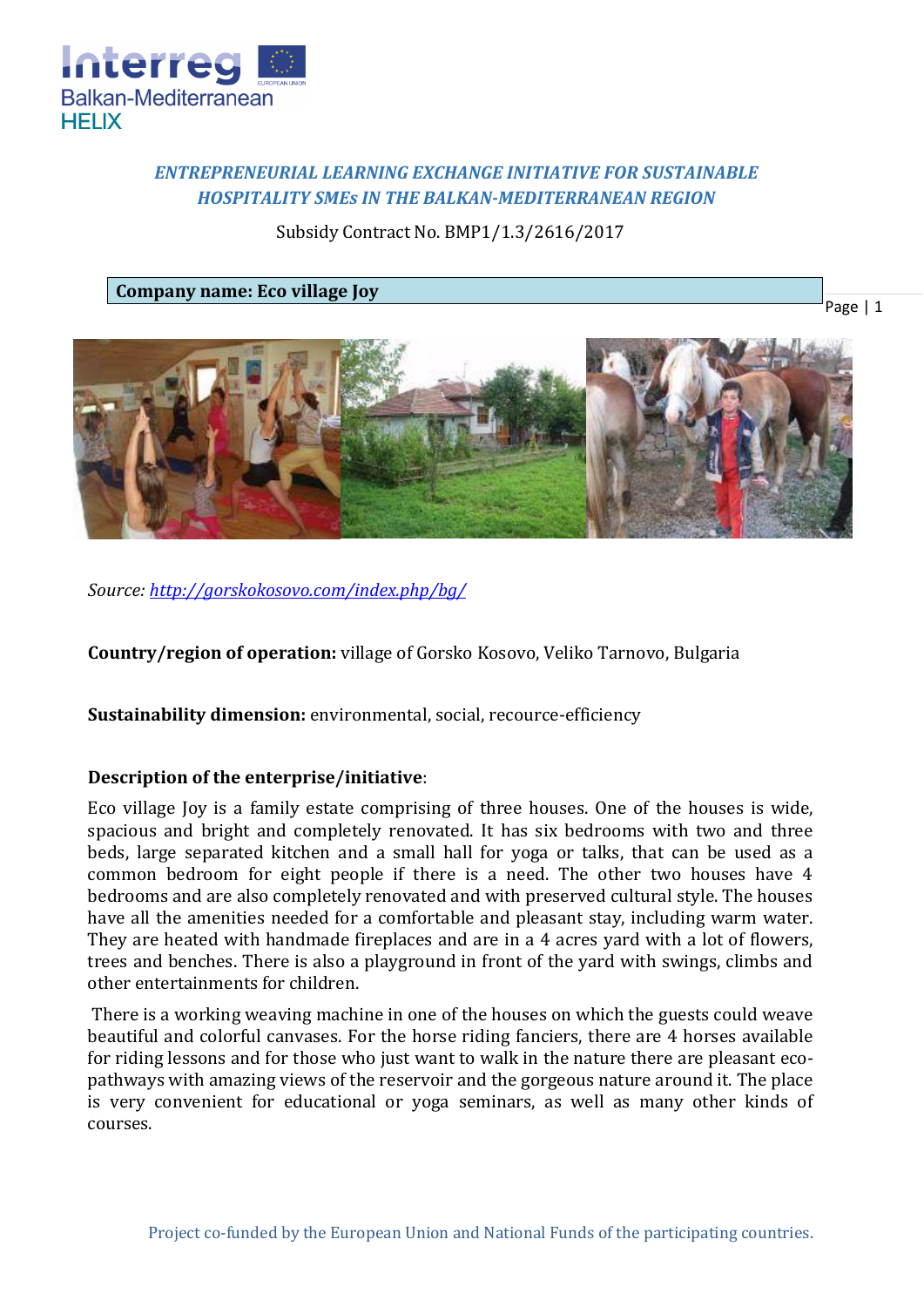

## **Social/ community impact sought:**

that this can be a way of life. Their idea is forming a community of people with mutual ideas Page | 2 Changing the perception of people regarding the sustainable way of living. The aim is visitors to find joy and pleasure in gardening, playing with animals (which are in abundance here), in horse riding, walks in nature, picking herbs, yoga, exercising, vegan food, lovely and quiet music and soulful conversations that nourish the heart and mind with joy and wisdom. By creating tourism opportunities the owners want to show people and vision for alternative and sustainable way of life and to give a chance to everybody that wants to start living different from the familiar city life.

**Stakeholders:** People who want to live, but not the usual way. It is for people that appreciate their own health and take care of it in the right way. It is for people that love nature and animals.

## **Approach applied:**

When a family decided to live close to the nature in self sustaining way they decided to share the opportunity with others. The visitors have to follow the main principles of the owners:

- Together we can do anything!  $\bullet$
- ORDER, PURITY, CLEANNESS, DISCIPLINE AND SELF-OBSERVATION
- Purity! This place is free from negative thoughts, emotions and words. Instead of words like terrible, horrible, terrific etc., only words like wonderful, magnificent, inspiring, fantastic, beautiful etc. are used.
- Order and cleanness. Everybody keeps the place and his/her personal space clean because there is no cleaning service here. Everybody does what he/she feels necessary and by desire can help the others with it too.
- Discipline. There is an exact time for everything time for work, for food and for talks.
- Self-observation. When people here communicate they should be mindful about the words they use, about the emotions, the tone of voice and reactions.

#### **Innovation applied:**

Drinking of alcohol, smoking cigarettes and eating meat are not allowed at the property. Accommodation is available as payed stay as well as on a voluntary payed basis. The innovation allows people to stay and pay the accommodation tax by working for 4 to 8 hours a day. Depending on the hours spent working the accommodation and food prices are determined.

#### **Social impact and business results achieved:**

Eco village Joy does not seek to achieve economic profit at any cost, but rather targets social impact. They learn how to live in harmony with the nature, how to grow and prepare healthy food, how to be in peace with themselves. By using bio-shampoos, bio-soaps or a combination of ash and baking soda or clay and by efficient utilization of the waste water